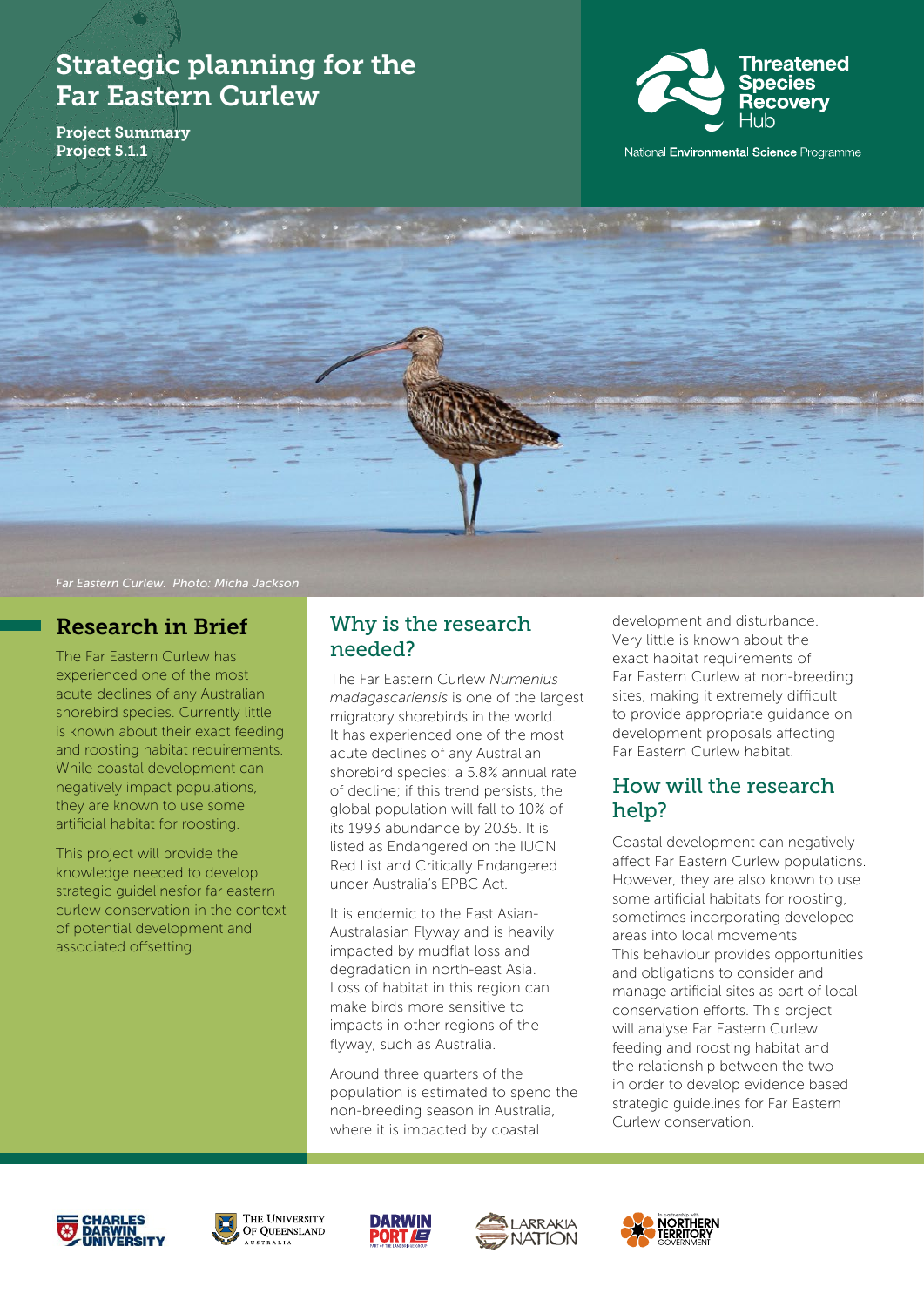The guidelines will give certainty to policy makers, conservation planners, developers and regulators about habitat requirements and offsets.

A large number of Far Eastern Curlew and other migratory shorebirds roost on land belonging to Darwin Port, where they feed on surrounding mudflats. The numbers of Far Eastern Curlew roosting at the port, where the birds are protected from disturbance, has increased substantially. The maximum count recorded at the port is 264 birds which is about 0.85% of the total flyway population. Darwin Port are planning to expand operations in future, and seek to understand how to achieve this without negatively impacting the quality of habitats available to migratory birds visiting the Port lands.

The project will be undertaken in close cooperation with Darwin Port who are also providing financial support for the research. The project will assess the overall availability of suitable habitats, the impacts of developments within Darwin Harbour and the port and the ways in which these impacts could be mitigated.

### What research activities are being undertaken?

The research is being undertaken in Darwin Harbour and focuses on:

#### 1. Roosting habitats

Far Eastern Curlew (and other migratory shorebirds) will be fitted with satellite tags at East Arm Wharf so that individual birds can be tracked to identify locations around Darwin Harbour regularly used for roosting, as well as the frequency, season and tidal conditions when they are used. The findings will support comprehensive strategic planning for shorebirds, and the development criteria for the establishment of artificial roosts where these are warranted by development.

#### 2. Feeding habitats

Tagging will also enable identification of feeding sites, the frequency with which they are used and the season, time and tidal conditions at the time of feeding and the size of feeding territories. Remote sensing will be ground truthed with field observations that will also identify, where possible, prey types. Gender differences in bill size suggest there

may also be differences in prey type and habitat use. The density of favoured prey types will be assessed using standard techniques for measuring food abundance in intertidal habitat.

#### 3. The relationship between roosting and feeding habitats

The spatial data for Far Eastern Curlew and other migratory birds visiting Darwin Harbour will be combined to consider foraging range from roosting sites for different times of year and different tides. Daily energy budgets will be used to calculate pre-migratory fuelling rates and replenishment rates for birds that have recently arrived on the non-breeding grounds. Models will be developed for different seasons and components of the population (e.g. immature birds remain in Australia for at least one Austral summer so will have lower energetic demands).

#### 4. Spatial modelling under different development scenarios

Using spatial data for the whole of the harbour, modelling will be undertaken for a suite of scenarios developed by industry and government and projected to 50 years in the future. Options will include not only existing roost